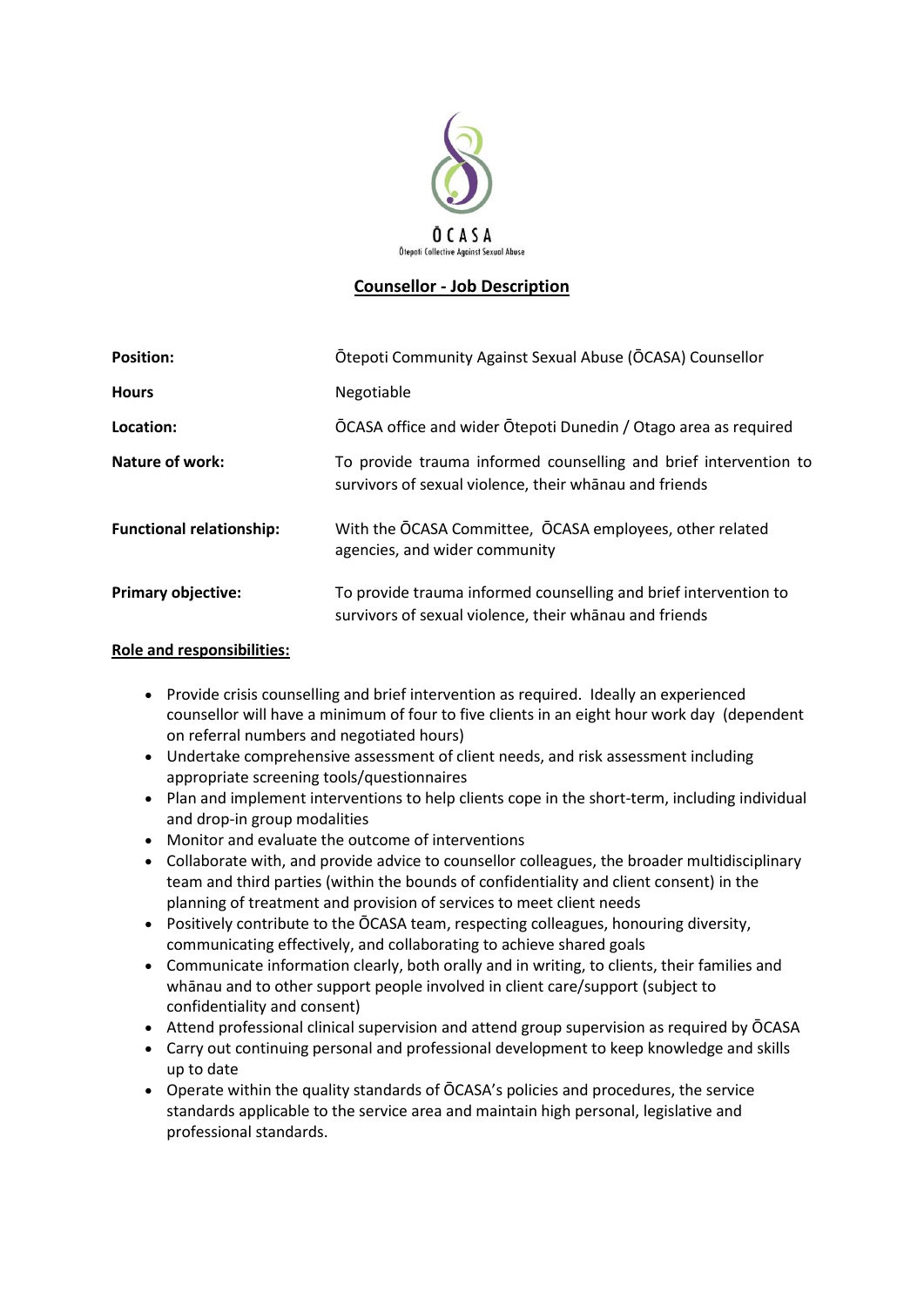### **Tasks:**

- Keep up-to-date and confidential case notes and statistics, including case plans and accurately recording outcomes, completing intake assessments and intake forms, and using confidential client database systems. Notes, documents and statistics shall be loaded onto the database as soon as practicable and within one working day of client sessions
- Facilitate and maintain positive relationships with community agencies and networks, and attend community meetings as necessary, representing ŌCASA with professionalism, and report relevant information back to clinical staff
- Uphold and promote the principles of Te Tiriti o Waitangi, through your engagement with clients, your role within ŌCASA, and your interactions with external organisations.
- Demonstrate a commitment to social justice, and responsiveness to cultural diversity
- Maintain own professional obligations including Continuing Professional Development (CPD) logs, arranging, and attending professional development, attending regular supervision, undertaking counselling-related research, and maintaining professional registration and Annual Practicing Certificate
- Provide recommendations on improving any counselling related policies and processes
- Attend and take an active role in planning meetings and collaborate with staff and clinical/external supervisors to ensure survivors receive appropriate support
- Promote workplace wellbeing by supporting self and staff to work sustainably and safely, through encouraging good boundaries, self-care, role clarity and working within organisational and personnel constraints and resources
- Develop and attend case management meetings/consults in accordance with best practice standards to ensure continuity in intervention and planning, and work collaboratively with colleagues
- Provide peer supervision and support to colleagues within case consult meetings and in crisis situations
- Responsible for completion of and meeting deadlines for all ŌCASA administrative paperwork, including monthly worker's reports, time sheets and any other administrative or agency requested reports
- Contribute to any counselling related narrative reports required by funders
- Complete any other duties as required

## **Required qualifications, skills, and qualities**:

- Experience counselling survivors of sexual abuse/trauma
- Understanding and experience in crisis support and brief intervention
- Understanding and appreciation of teamwork and team dynamics
- Ability to a demonstrate commitment to Te Tiriti o Waitangi
- Applied multi-cultural competency